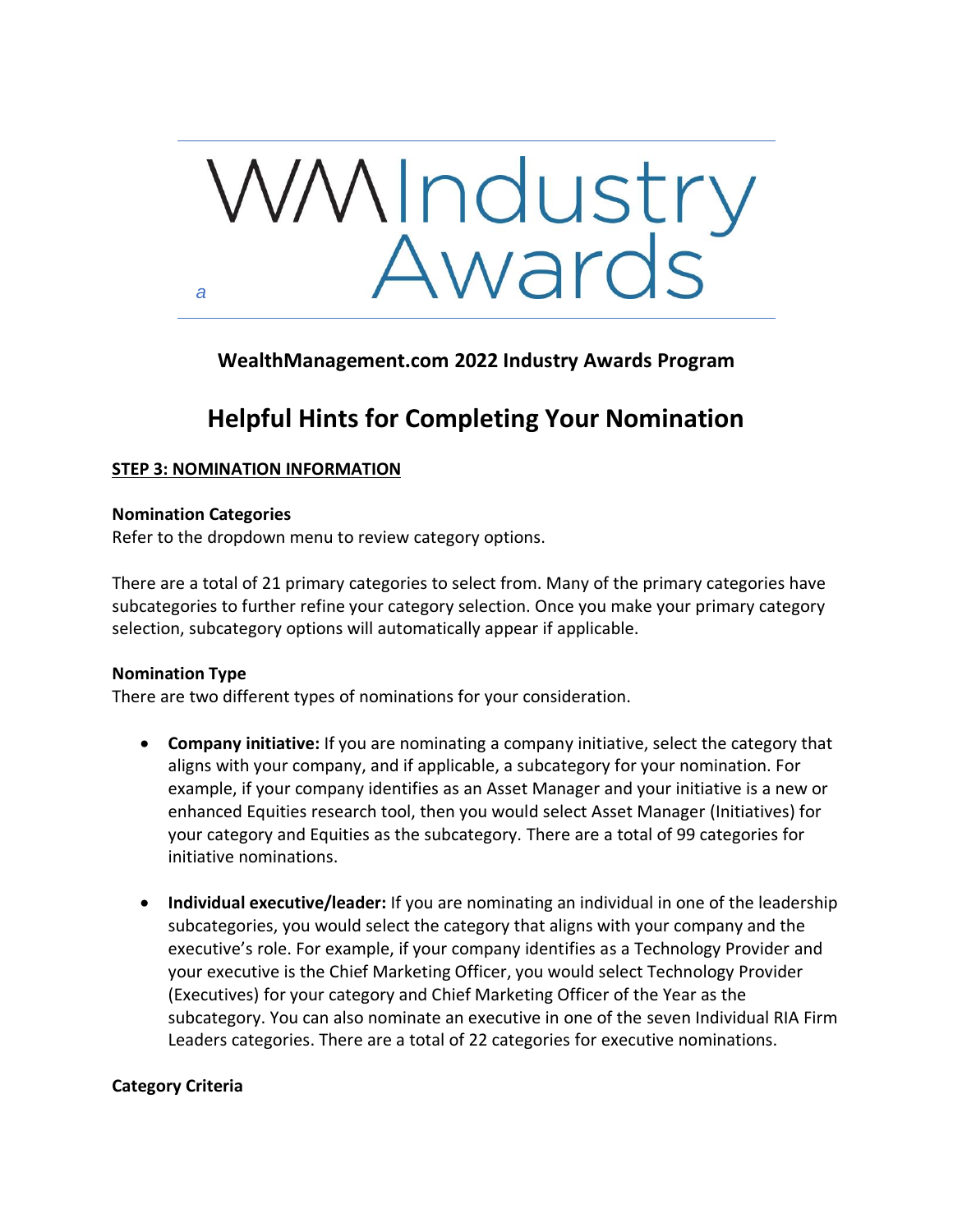- Each category and subcategory has its own set of criteria and list of questions to help you explain what makes your nomination unique and worthy of recognition.
- Once you select your category/subcategory from the pulldown menu, the category criteria and questions for your response will automatically appear.

# **Nomination Title**

The title of your nomination should be brief (6 to 8 words preferred), descriptive and clearly identify the company initiative or individual executive you are submitting for nomination.

- **For a company initiative,** be sure to state the type of initiative being nominated (i.e. an application, a campaign, a platform, a report, etc.), as well as a few descriptive words to clearly identify your initiative.
- **For a company executive/leader,** type the individual's name, title and company as you would like them to appear in print and online (i.e. Joe Smith, CEO, XYZ Corporation or Joseph P. Smith, Chief Executive Officer, XYZ, etc.)

# **QUESTIONS FOR INITIATIVE NOMINATIONS**

If you opt to nominate an initiative, the following series of questions will appear to help you describe and identify the initiative to the judges. The use of clear descriptions, metrics, usage stats and evidence showing how the initiative facilitated advisor success will be important for the judges as they evaluate each nomination.

# **Initiative Type**

You can select either a NEW initiative, which is obviously a recently introduced program/project, or an ENHANCED initiative. I**f you are nominating an enhanced initiative, be sure to provide details in your answers to explain the specific enhancement that was made to an existing project.**

# **Initiative Timeframe**

Please note that the initiative you nominate needs to be recent. You will be asked to verify that your initiative has been launched or developed within the last 18 months.

# **Initiative Description**

This question will give you the opportunity to briefly define and explain either the new initiative or enhancement you are submitting for nomination. *NOTE:* This information may be used in promotion of the Industry Awards, Finalists and/or Winners both online and in print.

# **Initiative Goals**

This question is where you will briefly state the primary goal(s) of the new initiative or enhancement. *NOTE:* This information may be used in promotion of the Industry Awards, Finalists and/or Winners both online and in print.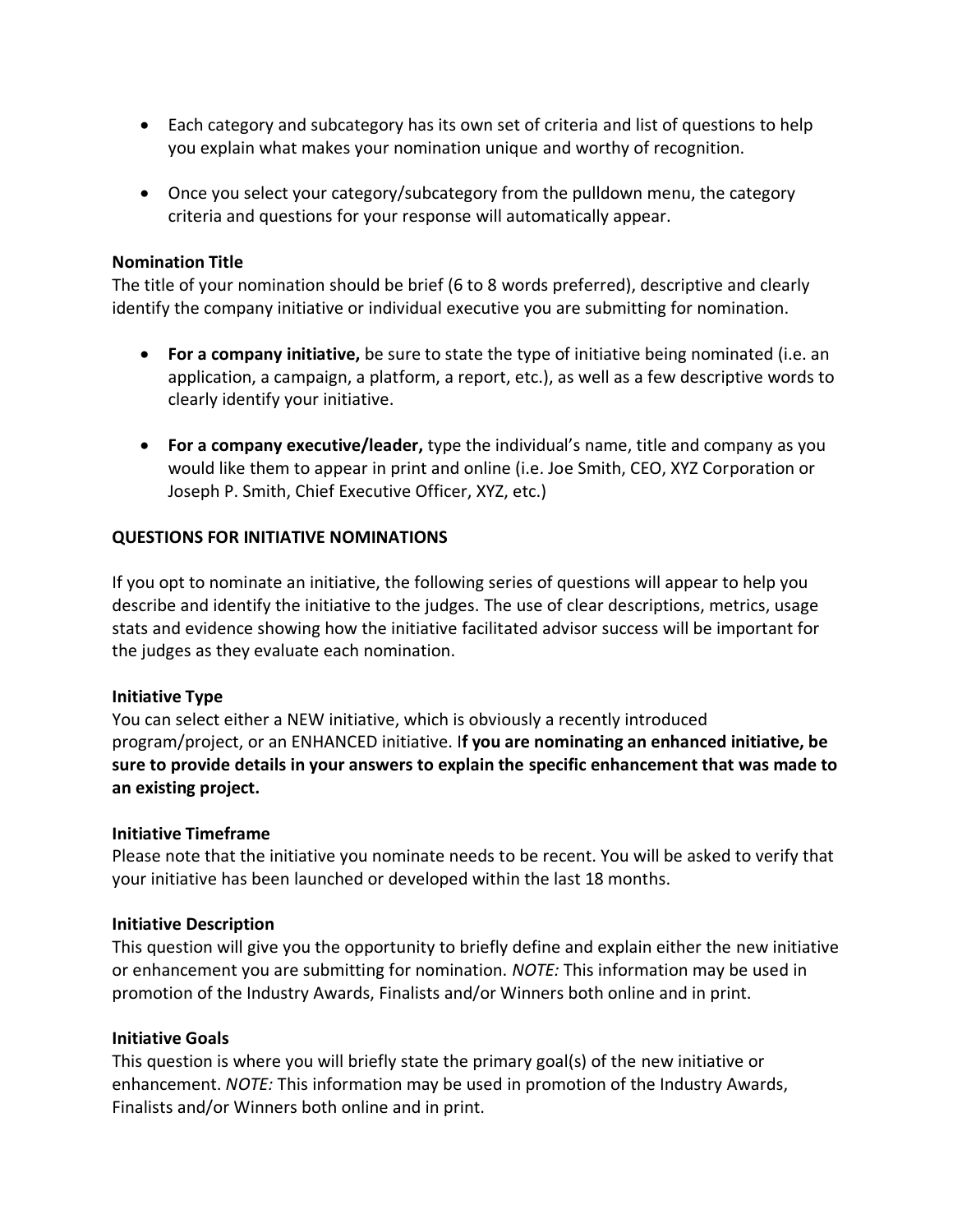#### **Initiative Results**

This is where you should quantitatively provide support that shows how the results of the new or enhanced initiative met your goals. Refer to the category criteria as a benchmark for evaluation as well, specifically noting how the new or enhanced initiative met the stated criteria of the category. *NOTE:* **any information provided in response to this specific question WILL NOT be made public or shared with anyone other than the judging panel.**

# **Initiative Impact**

Tell us how the new or enhanced initiative made an impact on the financial advisor community. Specifically, how has it helped the community and contributed to the success of financial advisors. *NOTE:* This information may be used in promotion of the Industry Awards, Finalists and/or Winners both online and in print.

# **QUESTIONS FOR COMPANY EXECUTIVE OR TEAM LEADER NOMINATIONS**

If you opt to nominate a company executive or team leader, the following series of questions will appear to help you present the merits of the candidate to the judges. The use of clear descriptions, metrics, stats and evidence showing how the nominee facilitated advisor success will be important for the judges as they evaluate each nomination.

#### **Nominee Role**

This question gives you the opportunity to briefly describe the role of the individual you are nominating and the scope of his or her responsibility within the company and/or industry. *NOTE:* This information may be used in promotion of the Industry Awards, Finalists and/or Winners both online and in print.

# **Nominee Achievements**

This question is where you will briefly state how the nominee has met the criteria for this category over the last 18 months. Refer to the category criteria as a benchmark for evaluation, specifically noting how he or she met the stated criteria of the category. *NOTE:* This information may be used in promotion of the Industry Awards, Finalists and/or Winners both online and in print.

# **Company Results**

This is where you should provide quantitative and qualitative results demonstrating the results your company has experienced due to your nominee's leadership efforts and abilities over the last 18 months. *NOTE:* **any information provided in response to this specific question WILL NOT be made public or shared with anyone other than the judging panel.**

# **Industry Impact**

Tell us how your nominee's leadership and achievements have set a positive example and made a measurable impact on the financial advisor community over the last 18 months. *NOTE:* This